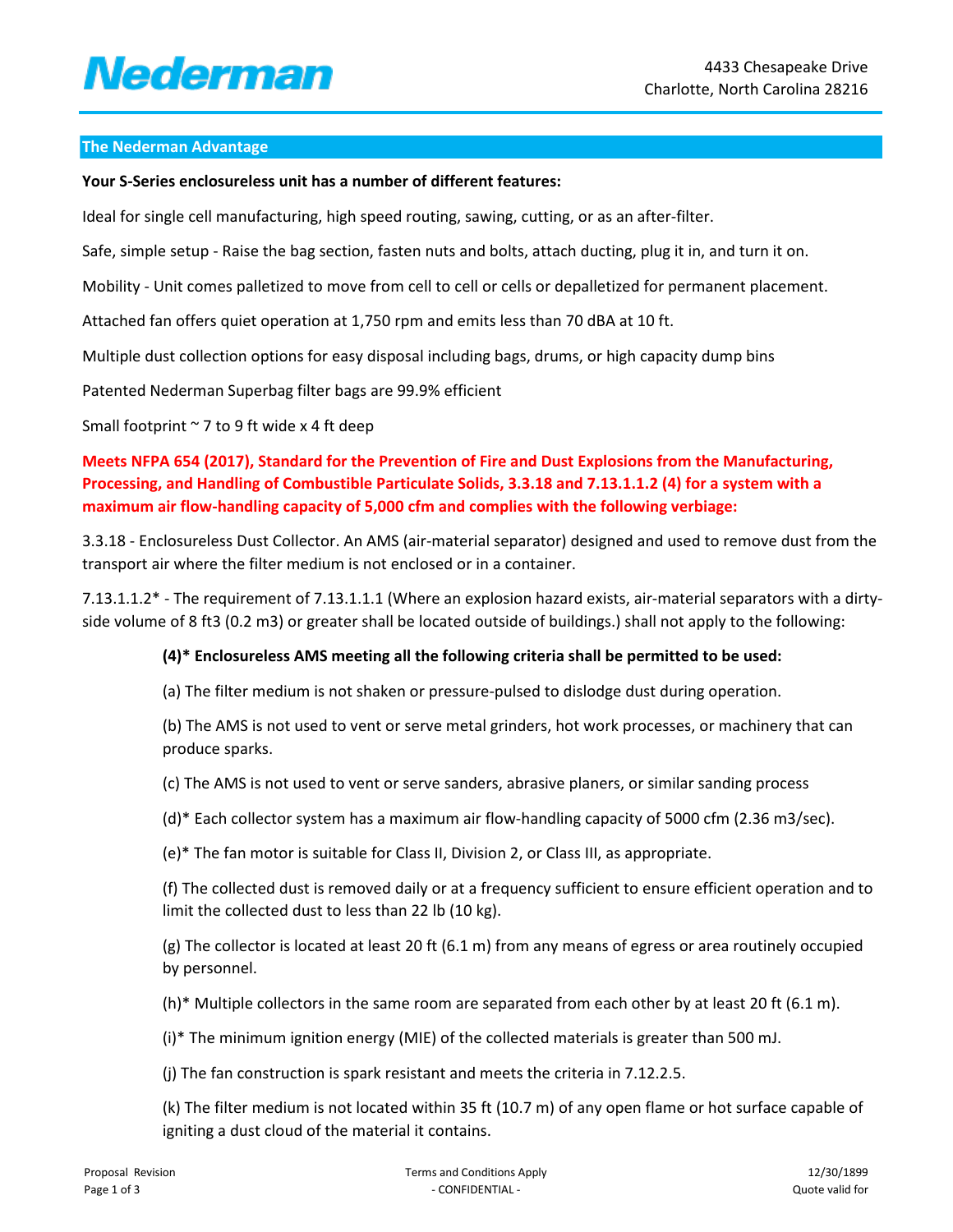

## **S-Series Unit Comparison**

|                                                  | S-500                                 | S-750                                                             | S-1000                                                            |
|--------------------------------------------------|---------------------------------------|-------------------------------------------------------------------|-------------------------------------------------------------------|
| <b>CFM</b> range                                 | 1,500 CFM<br>@ 8.0" w.g.              | 2,500 CFM<br>@ 10.0" w.g.                                         |                                                                   |
|                                                  | 2,000 CFM<br>@ 7.5" w.g.              | 3,500 CFM<br>@ 8.0" w.g.                                          | 4,000 CFM<br>@ 8.0" w.g.                                          |
|                                                  | 3,000 CFM (MAX)<br>@ 5.0" w.g.        | 4,500 CFM (MAX)<br>@ 6.0" w.g.                                    | 5,000 CFM (MAX)<br>@ 7.0" w.g.                                    |
| Phase / Voltage                                  | 1PH<br>208-230V                       | 1PH<br>208-230V                                                   |                                                                   |
|                                                  | 3PH<br>208-230/460V                   | 3PH<br>208-230/460V                                               | 3PH<br>208-230/460V                                               |
|                                                  | 3PH<br>575V                           | 3PH<br>575V                                                       | 3PH<br>575V                                                       |
| Power (hp)                                       | 5.0 (3.75 Kw)                         | 7.4 (5.5 Kw)                                                      | 10.0 (7.5 Kw)                                                     |
| Fan RPM                                          | 1,750                                 | 1,750                                                             | 1,750                                                             |
| <b>Impeller</b>                                  | Steel                                 | Steel or<br>Aluminum                                              | Steel or<br>Aluminum                                              |
| <b>Fan flange</b><br>(w/ bolt holes)             | 250 mm                                | 280 mm                                                            | 400 mm                                                            |
| <b>Fange flange to</b><br>QF or RAW OD           | 8" to 12" Ø                           | 8" to 14" Ø                                                       | 10" to 16" Ø                                                      |
| # of filter elements                             | 16                                    | 24                                                                | 24                                                                |
| <b>Filter media</b><br>area $(rt2)$              | 162                                   | 243                                                               | 360                                                               |
| Height                                           | $9' - 0''$                            | $9' - 0''$                                                        | $10' - 10''$                                                      |
| Width                                            | $6' - 10''$                           | $8' - 9''$                                                        | $8' - 9''$                                                        |
| <b>Depth</b>                                     | $4' - 2''$                            | $4' - 2''$                                                        | $4' - 2''$                                                        |
|                                                  | 45 gal, 8 mil, clear,<br>plastic bags | 45 gal, 8 mil, clear,<br>plastic bags                             | 45 gal, 8 mil, clear,<br>plastic bags                             |
| <b>Collection</b>                                | 42 gal drums,                         | 42 gal drums,                                                     | 42 gal drums,                                                     |
| options                                          | sight glass, and handles              | sight glass, and handles<br>230 gal dump bin<br>with safety chain | sight glass, and handles<br>230 gal dump bin<br>with safety chain |
| <b>Estimated shipping weight</b><br>range* (lbs) | 880 to 1,500                          | 1,100 to 1,700                                                    | 1,350 to 2,000                                                    |

**\* Based on one (1) unit with collection device and duct transition**